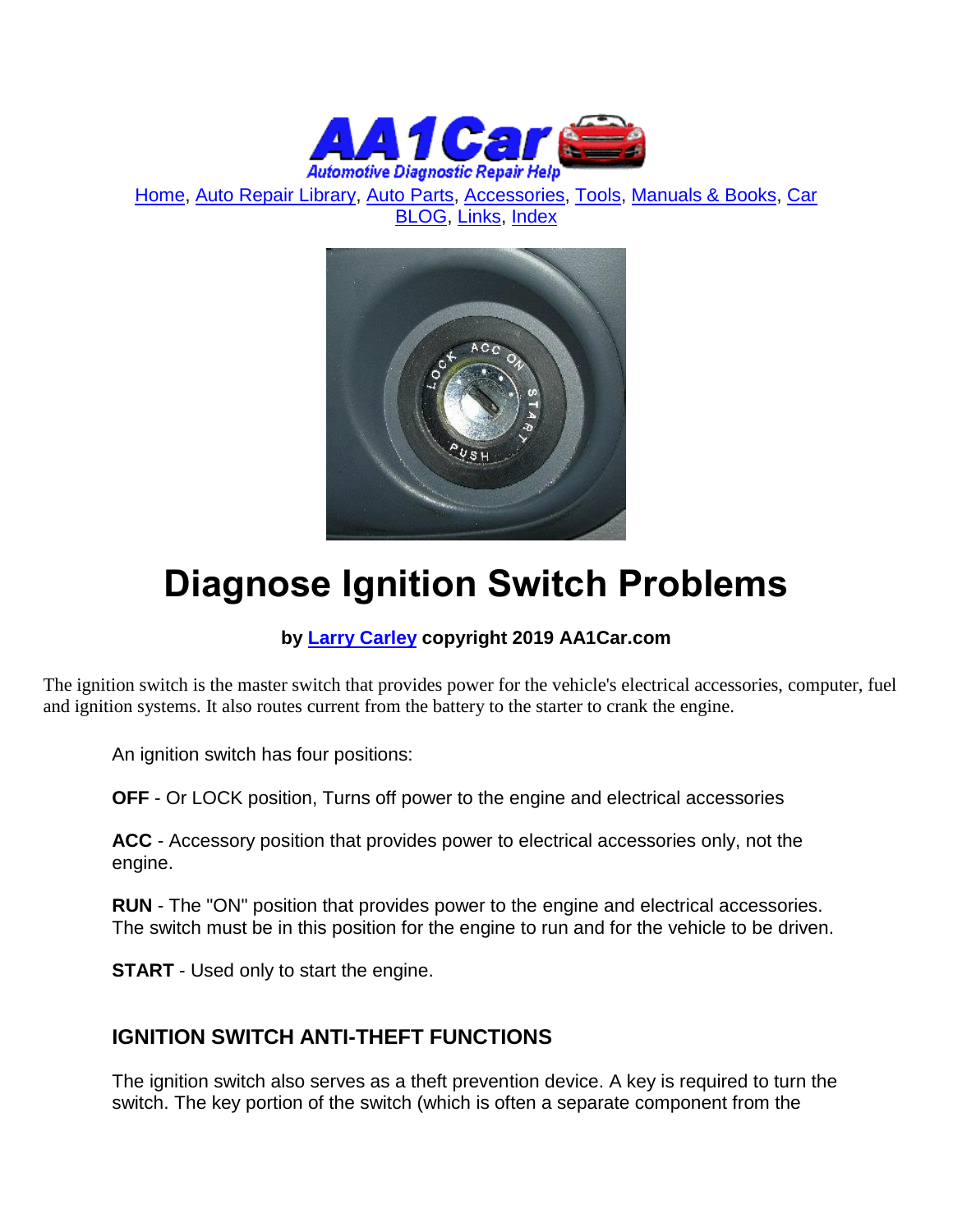multi-contact electrical part of the switch) works like any other lock. Inserting a key into the switch moves a row of pins inside a cylinder. If the pins line up correctly, the cylinder will turn allowing the switch to change position. If the pins don't line up, they prevent the switch from turning. Problems here can be caused by a worn key and/or worn pins inside the cylinder.

On applications where the electrical part of the switch is a separate component behind the key cylinder, removing the key cylinder allows the switch to be turned manually (typically with a large screwdriver). On older vehicles, car thieves would use a slide hammer or pry bar to pop the key cylinder out of the ignition switch so they could start the engine without a key. But all that changed when auto makers began using anti-theft systems that included a coded "computer" key.

On newer cars, the engine won't start even if the key cylinder has been removed because the computer must receive the proper code from the key. If the vehicle has a push button start system (no key), the anti-theft code comes from the key fob. If there's no code (or the wrong code), the computer won't energize the fuel pump or start the engine -- and the thief can't steal the car. Starting problems here can occur if the circuit that reads the smart key or key fob is faulty and doesn't recognize or transmit the proper signal back to the computer. The same thing can happen if the smart key or key fob is defective or damaged.

If your car has a smart keyfob and Start button, and you can't start your engine, Click [Here,](http://www.aa1car.com/library/keyfob_wont_start_car.htm) or see [Start Engine Push Button Diagnosis.](http://www.aa1car.com/library/push_button_start_system.htm)

On some applications, the anti-theft system can be confused if there are more than one smart key on the key ring and the system is reading the wrong key. This may happen is the second or third keys are for a similar make/model of vehicle rather than a different make/model of vehicle.

#### **IGNITION SWITCH INTERLOCKS**

The ignition switch is also used to lock the steering wheel when the key is removed. This is also to reduce auto theft. On vehicles with automatic transmissions, there is also a "shift interlock" solenoid that locks the transmission linkage so the transmission cannot be shifted out of Park.

Problems with the column lock (such as binding) may prevent the ignition switch from turning when the key is inserted, or it may prevent the key from being removed when you turn the engine off.

Problems with the shift interlock solenoid may prevent the transmission from being shifted out of Park. The cause may be a bad solenoid, an electrical fault between the ignition switch circuit and the interlock solenoid, or binding in the shift interlock linkage.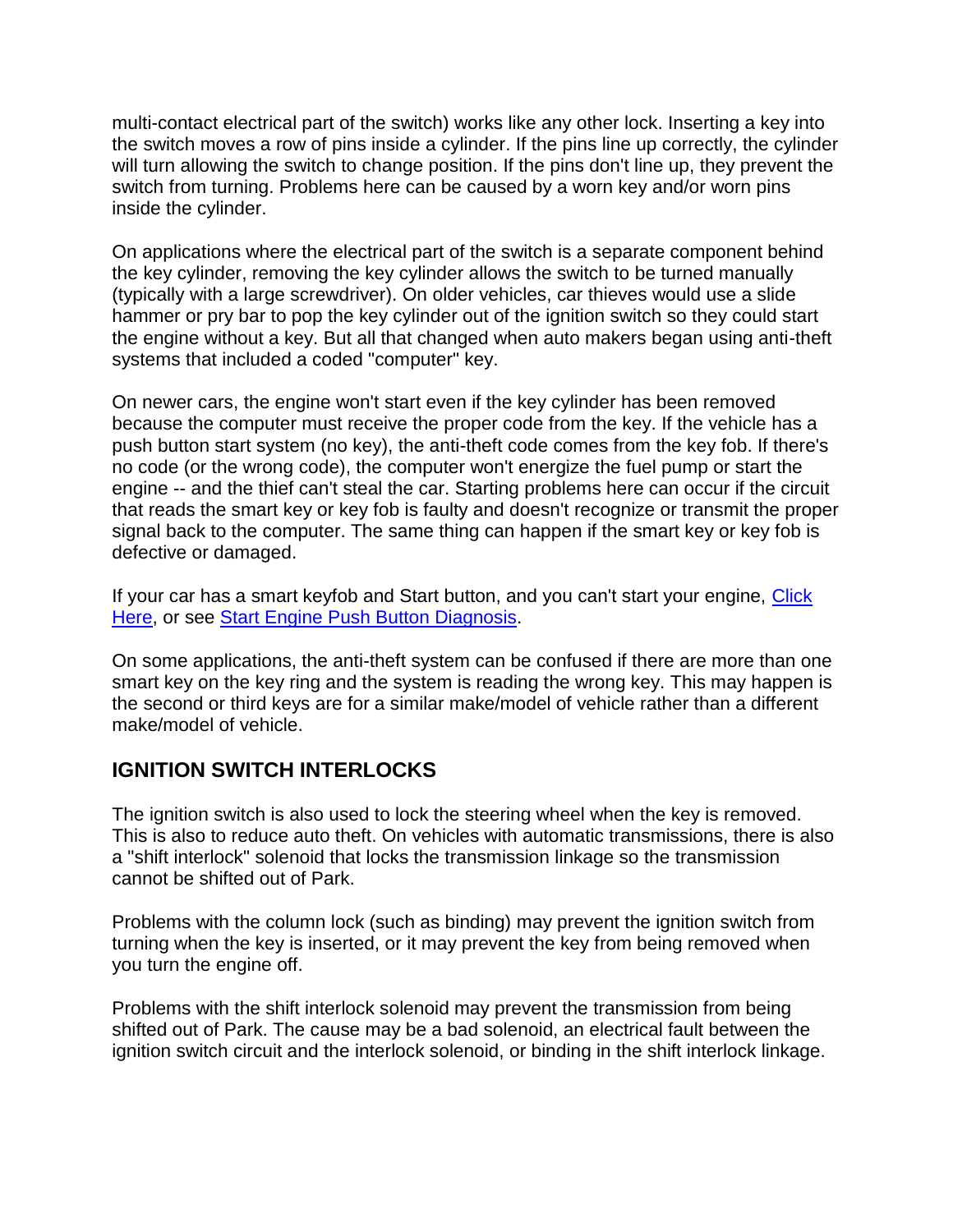## **COMMON IGNITION SWITCH PROBLEMS**

Common problems with ignition switches include any of the following:

#### **IGNITION SWITCH WON'T TURN WHEN KEY HAS BEEN INSERTED**

Try jiggling the steering wheel back and forth. The steering column may be binding because one of the front wheels is turned at an angle against a curb. This puts a load on the steering linkage, which may be enough to bind the column lock and ignition switch.

A worn key (or the wrong key) can prevent the ignition switch from turning. If you have a spare key, try the spare key in the ignition switch to see if it works. If the spare key works, the problem is not a bad ignition switch but a bad key. Throw the old key away and get a new copy made of the spare key. If you have no spare key, a lock smith may be able to make you a new key using a key code from the owner's manual or auto maker. If that is not an option, the key cylinder in the ignition switch will have to be replaced along with a new set of keys.

If the ignition switch is binding (hard to turn in either direction), lubricating the switch may help. Use a nonconductive lubricant such as dielectric silicon grease or aerosol electronics cleaner. CAUTION: Do not use penetrating oil or graphite because it might short out the electrical contacts inside the switch.

#### **Typical Ignition Switch & Starter Circuit** Park/Neutral **Brake Pedal** Starter Battery **E** Ignition Switch B Safety Switch B Safety Switch E Solenoid Starter Motor or. or Clutch Pedal Relay Safety Switch www.AA1Car.com

### **IGNITION SWITCH TURNS ON BUT ENGINE WILL NOT CRANK**

If nothing happens when you turn the ignition switch to the start position, the problem may be a bad ignition switch, or it may be a fault in the starting circuit.

First, do the instrument panel warning lights come on when the key is turned to the ON position? No warning lights or other signs of electrical activity could indicate a dead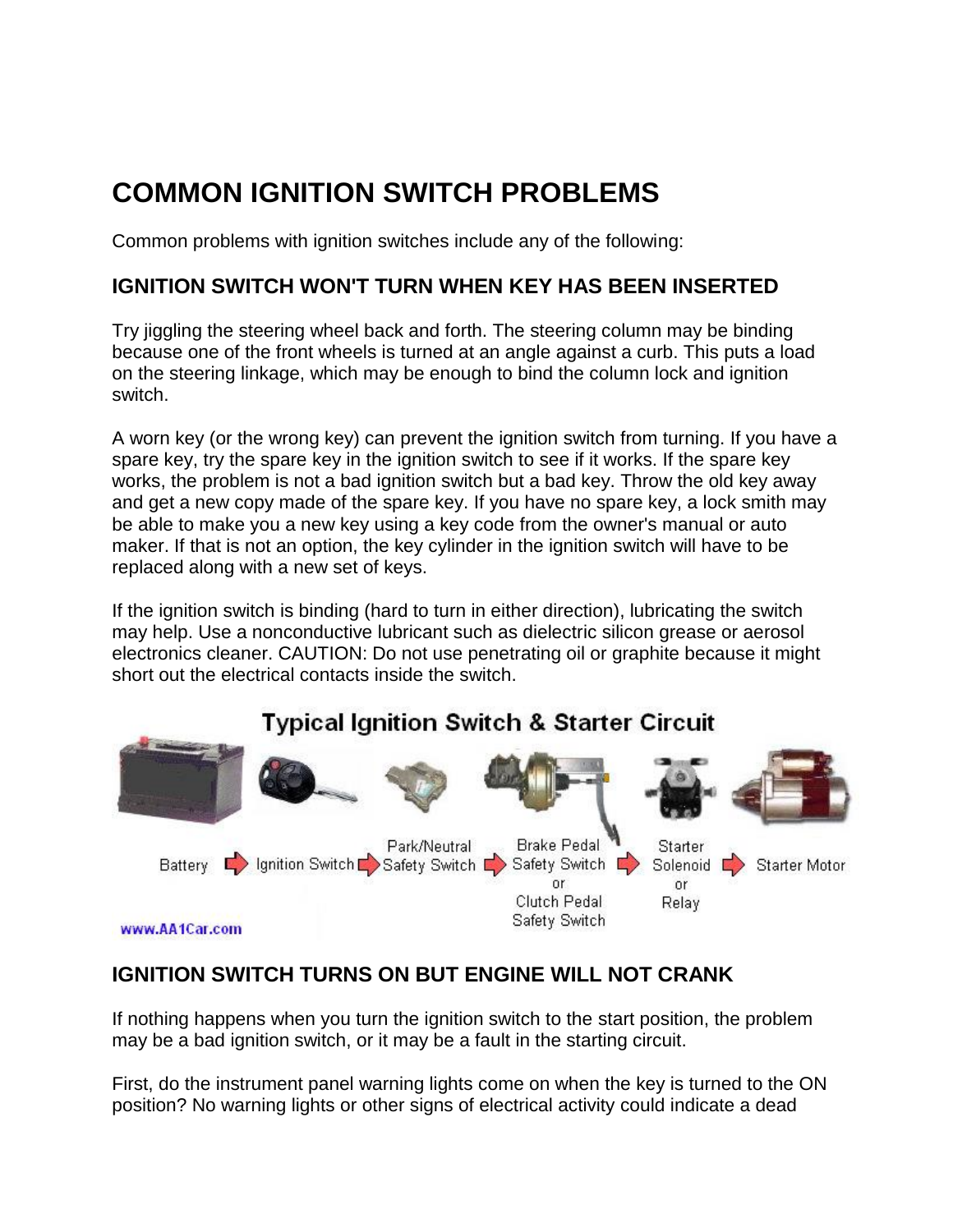battery or that the battery cables are loose or corroded. Try turning on the headlights. No lights? Then you have a battery or battery connection problem.

If the headlights work, the problem is not the battery but an electrical fault in the ignition switch, ignition switch circuit (wiring or fuse), or a problem in the starting circuit (bad relay, solenoid, wiring or starter).

#### **IGNITION SWITCH TURNS ON AND ENGINE CRANKS BUT WILL NOT START**

The problem here is probably an [anti-theft fault,](http://www.aa1car.com/library/troubleshoot_antitheft_system.htm) or a fault in the [fuel pump](http://www.aa1car.com/library/fuel_pump_diagnose.htm) circuit, ignition circuit or engine computer.

If the anti-theft light is flashing, the computer is NOT recognizing the key or key fob and is preventing the engine from starting. This could be due to a bad receiver in the ignition switch that reads the key, a damaged smart key or key fob, or a wiring fault between the switch and computer. On some vehicles, reprogramming the computer may be required so the computer will correctly recognize the smart key or key fob. You can't circumvent an anti-theft system because it is hard wired into the computer.

If the anti-theft light is NOT flashing when you attempt to start the engine, and the engine is cranking normally, the computer is recognizing the key but the engine may not be starting because it is not getting fuel or spark. Check the fuel gauge to make sure it is not on empty. Got fuel? Listen for the fuel pump to buzz when the key is first turned on. No buzz means a fault in the fuel pump, pump relay or pump wiring. There could also be a problem in the ignition system (such as a bad crankshaft position sensor, ignition control module or computer) that is preventing the engine from starting. See the related articles on these subjects for further diagnosis.

If the engine cranks, but much slower than normal, the problem is not a bad ignition switch but low voltage to the starter (check the battery and cable connections) or a bad starter.

#### **ENGINE STARTS AND RUNS NORMALLY, BUT SUDDENLY DIES WHILE DRIVING**

This is one of the most common symptoms of a worn ignition switch. Worn contacts inside the switch may cause a momentarily loss of voltage as a result of heat or vibration (as when driving on a rough road or hitting a bump). Any loss of power through the ignition switch will cause the engine to stumble, misfire or die.

Ignition switches wear from normal use. The more you drive your vehicle, the more times you use the ignition switch. After many years and miles, the electrical contacts inside the switch may become worn or corroded, resulting in poor or intermittent electrical contact.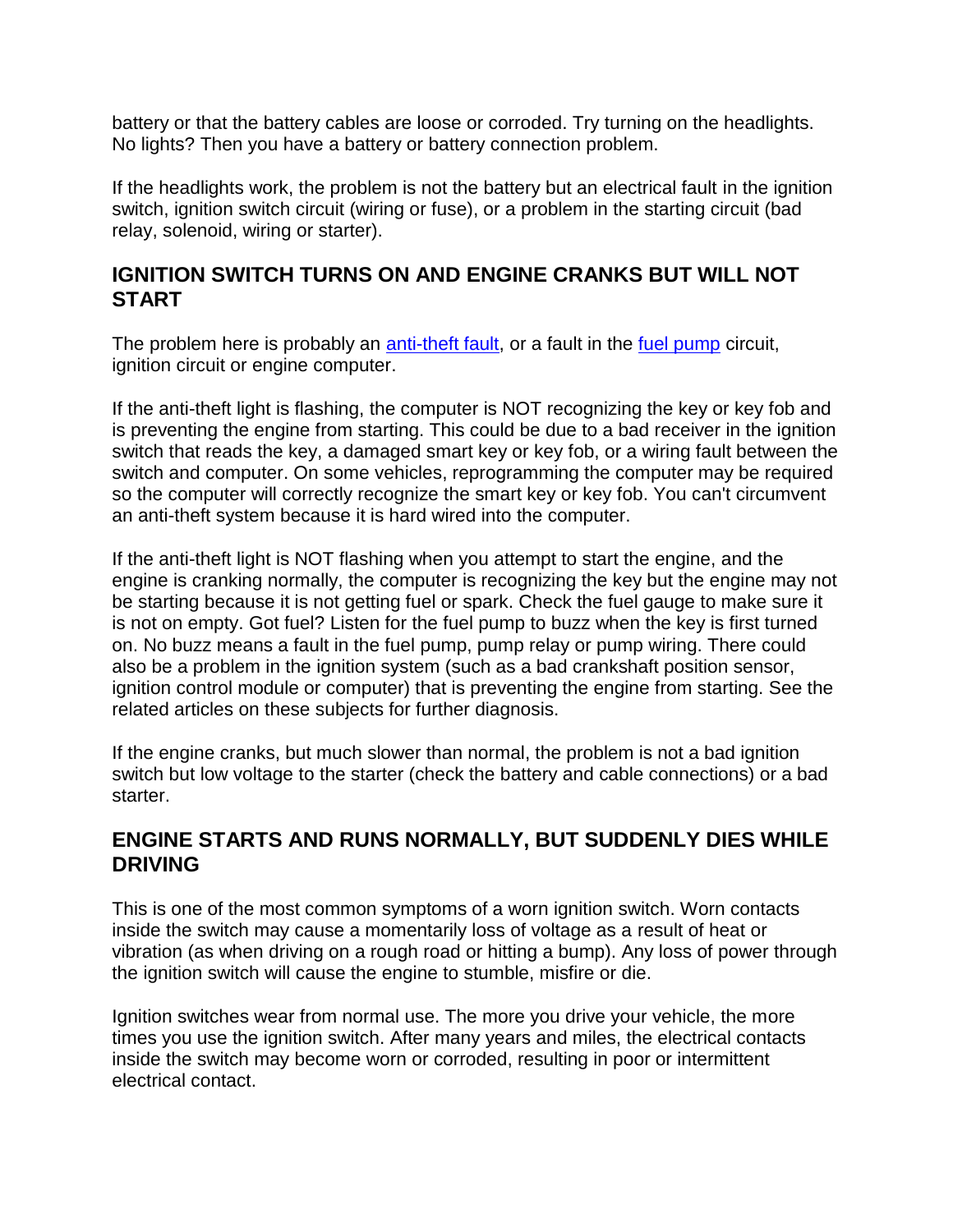The wear problem can be made worse by heavy key rings that place extra stress on the switch. A large heavy key ring that rocks and sways as you drive twists and tugs on the switch. Over time, this will accelerate wear and eventually cause the ignition switch to fail.



*ADVICE: Lighten your key ring as much as possible. Don't carry extra keys, fobs, remotes, pendants, jewelry or other things on the key ring that you don't really need.*

#### **KEY WON'T COME OUT OF THE SWITCH WHEN YOU TURN THE ENGINE OFF**

his may be due to binding in the steering column lock. Try jiggling the steering wheel back and forth until you feel it "click" into a locked position. You should now be able to remove the key from the switch. If the key still won't come out, the problem may a damaged column locking mechanism, or one or more pins sticking inside the key lock cylinder.

#### **KEY IS BROKEN OFF INSIDE THE IGNITION SWITCH**

Your best option here is to find a lock smith and have them try to remove the broken key from the ignition switch.

If the broken key can be successfully removed, you can use a spark key (if you have one) or get a new key made from the old broken key (which may or may not be possible depending on the damage). If a new key cannot be made from the broken key and you do not have a spare key, you will have to get a new lock cylinder and keys.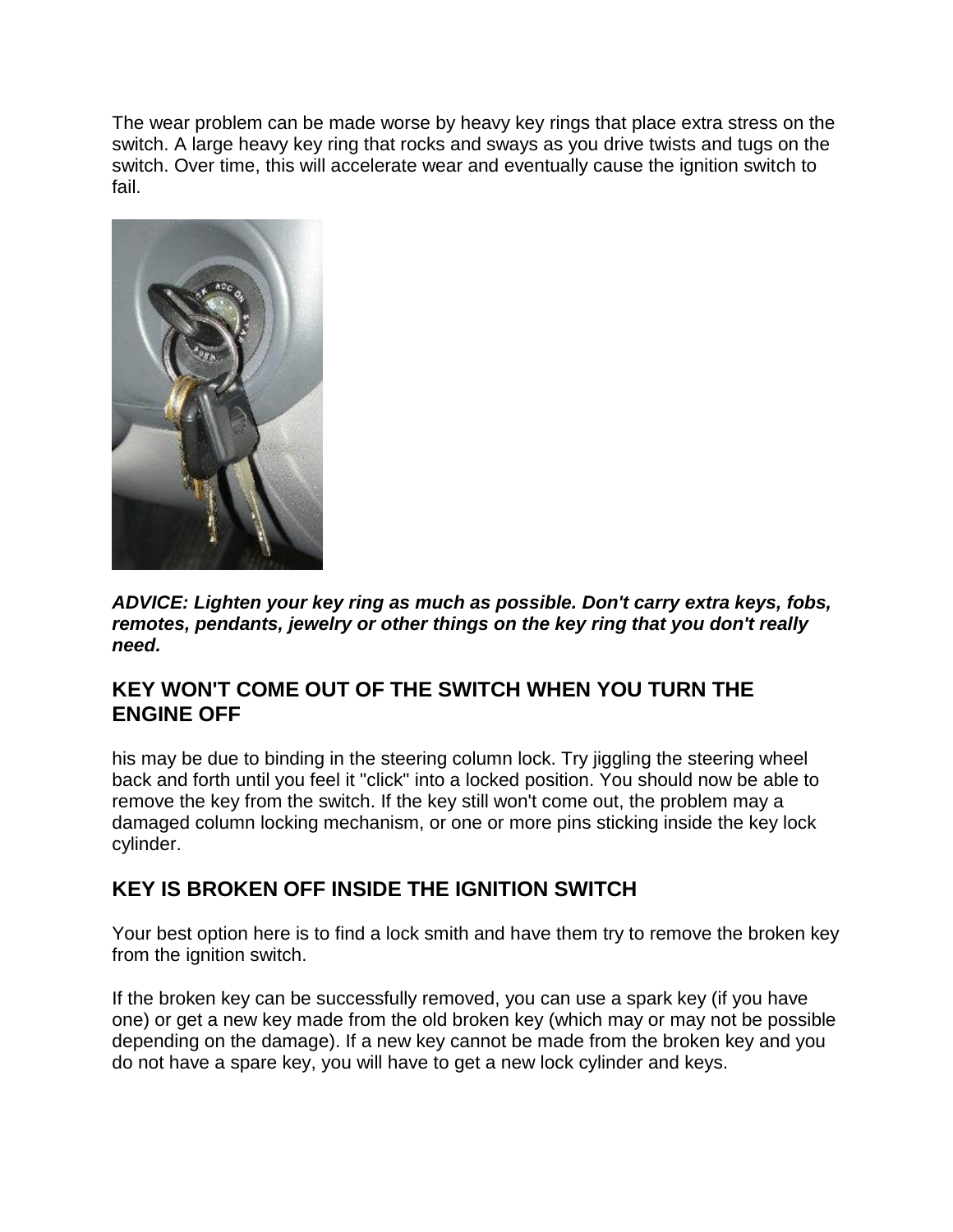If your vehicle has a smart key, the new key will have to be programmed to the computer. This usually requires having your vehicle towed to a new car dealer or other authorized repair facility so the computer can be programmed to recognize the new key.

#### **REPLACING AN IGNITION SWITCH**

The easiest and safest way to replace an ignition switch is to take your vehicle to a repair shop or new car dealer and have them replace your ignition switch.

Ignition switches are often difficult to replace by design. Auto makers make the switches hard to remove to deter auto theft. Ignition switches that are mounted on the steering column are usually located under some type of shroud or trim cover that must first be removed to access the switch.

**NOTE:** On some applications, the switch must be in a certain position before it is removed or installed so that it will align properly. Always refer to a service manual for removal/installation instructions BEFORE you attempt to replace the switch.

Also, on newer vehicles with smart key anti-theft systems, a special "learn procedure" or reprogramming the computer is usually required after the ignition switch has been replaced. If this is not done, the engine won't start and run.

**WARNING:** *On airbag equipped vehicles, the air bag system should always be deactivated before you attempt to replace the ignition switch to prevent the accidental deployment of the driver's airbag. The airbag can be deactivated by removing its power fuse, or by disconnecting the battery. Wait at least 15 minutes after deactivating the airbag system to start work so the capacitors that store reserve power for the airbags have time to discharge.*

On some vehicles with a column-mounted ignition switch, it may be necessary to remove the steering wheel to replace the ignition switch. This requires deactivating the airbag system and using a steering wheel puller to remove the steering wheel.

**CAUTION:** Care must be taken to make sure the steering wheel is removed and installed properly so the airbag connections are not damaged, and are reconnected correctly so the airbag will work.

#### **IGNITION SWITCH RECALLS**

In some cases, auto makers have issued safety recalls for vehicles with known ignition switch problems. Other times, they have issued technical service bulletins that describe ignition switch faults and recommended repairs. Recalls typically involve inspecting and/or replacing the original switch with a redesigned switch at no cost to the vehicle owner. Safety recalls with free repairs are generally good for a fixed period of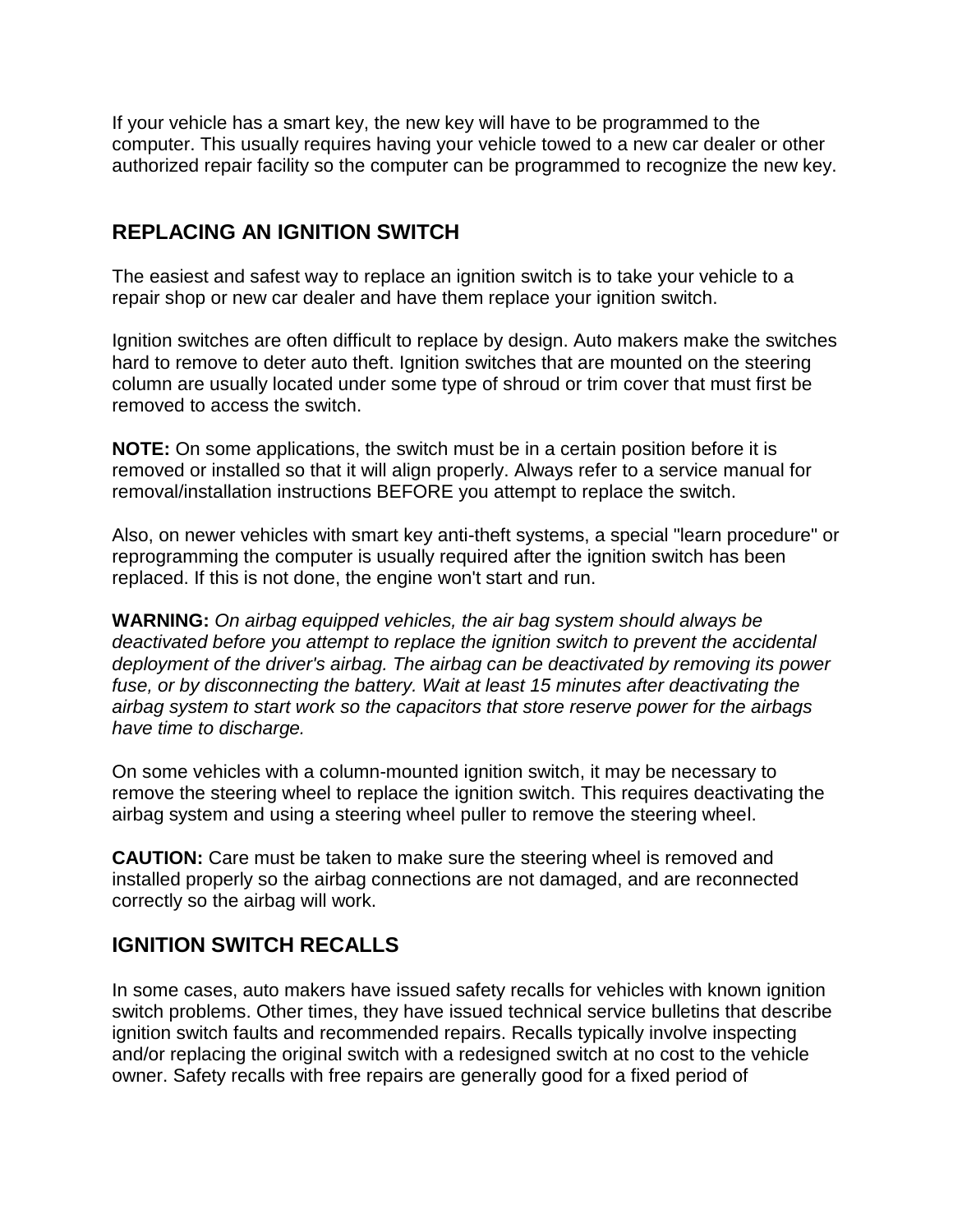time/mileage from the date of manufacture. TSBs, on the other hand, do NOT cover free repairs, and only offer suggested repairs for a specific problem or symptom.

Some notable recent ignition switch recalls include:

#### **June 16, 2014 - GM Recalls Another 3.3 Million Cars for Ignition Switch Risk**

General Motors has recalled 3.3 million of its vehicles for a problem that could allow the ignition switch to turn itself off. The problem is the key. The key has a slot across the top so the key can be attached to a key ring or fob. The problem is the slot allows the key ring or fob to slide and tug on the key. If there is a lot of weight on the key ring and the vehicle hits a bump or rough stretch of road, it's possible for the key to jiggle out of the RUN position and turn the ignition off. If this happens, the vehicle loses power steering and brake assist, and the airbags are turned off (which means they can't deploy if the vehicle hits something).

The latest recall affects the following 2000 to 2014 model year GM cars:

Buick Lacrosse, 2005-2009 Chevrolet Impala, 2006-2014 Cadillac Deville, 2000-2005 Cadillac DTS, 2004-2011 Buick Lucerne, 2006-2011 Buick Regal LS & GS, 2004-2005 Chevy Monte Carlo, 2006-2008

The fix is to replace the original ignition key that has a slotted head with one that has only a single small hole for a key ring. This will keep the weight on the key ring from twisting the key out of the RUN position.

You can also fix the problem yourself by removing the key from your key ring or fob and using the key by itself.

#### **June 13, 2104 - GM Recalls Half a Million Camaros over Ignition Switch Issue**

GM issued a safety recall notice for over half a million 2010 to 2014 Camaros because of the design of the ignition switch key fob. The key is part of the fob, and the fob protrudes in such a way that the driver may accidentally bump the key fob with his or her knee while driving, causing the switch to flip from the ON position to ACC or OFF. This causes the engine to quit running as well as a loss of power steering and brakes. Also, the air bags are deactivated when the ignition is not in the ON position (which means no air bags if you crash!). The car will still steer and brake with the key not in the ON position, but both require increased effort from the driver. The fix is to replace the original key fob with one that has a separate key and fob.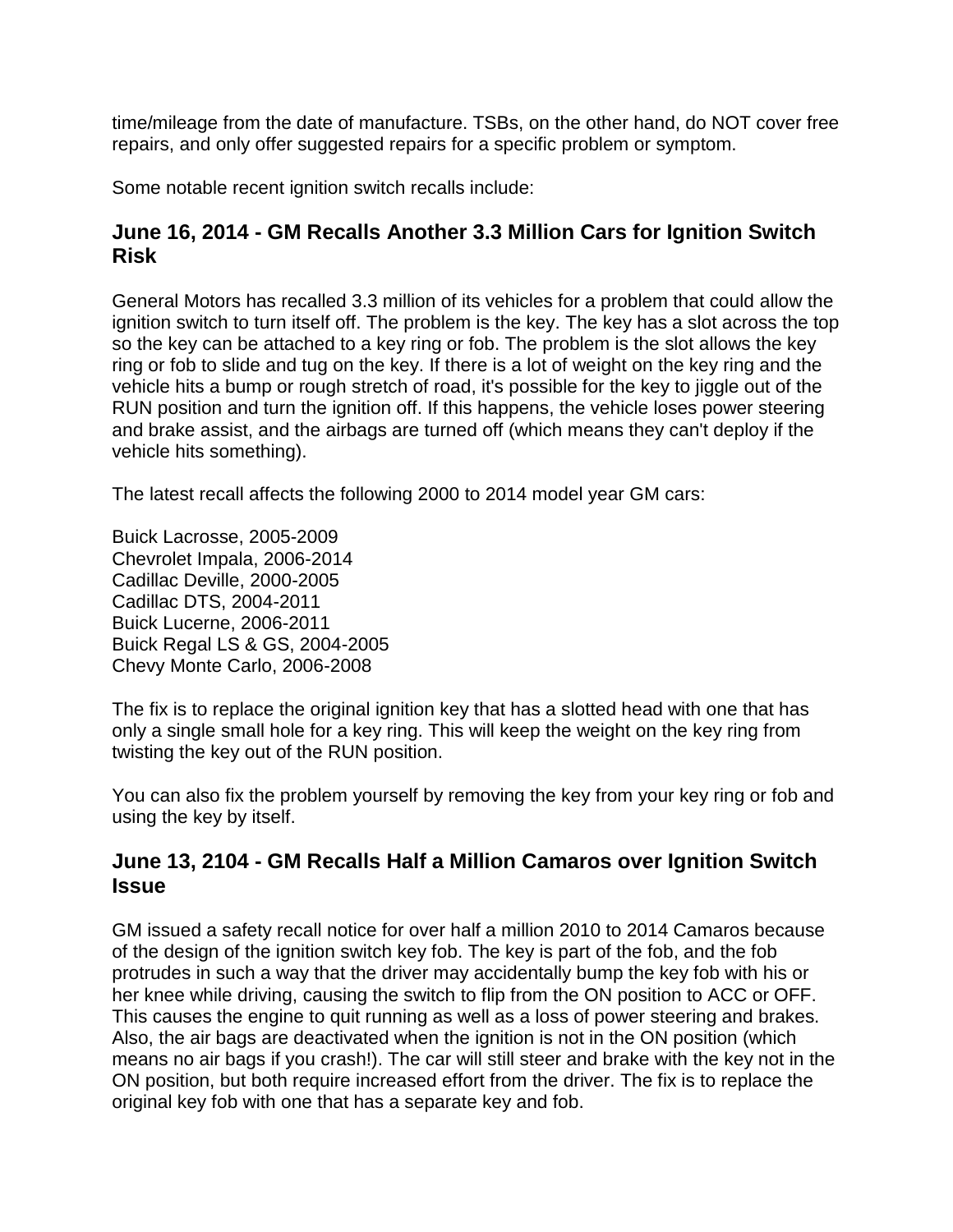#### **February 2014 - GM recalls 1.6 million vehicles for faulty ignition switch.**

The ignition switch recall affects 2005 to 2007 Chevy Cobalt and Pontiac G5, 2006 to 2007 Chevy HHR and Pontiac Solstice, and 2003 to 2007 Saturn Ion and 2007 Saturn Sky.

The ignition switches on these vehicles may fail or rotate to the Accessory or OFF position as a result of vibration or wear (a problem GM has blamed on heavy key rings). The ignition switch problem may cause the engine to suddenly stall while driving. The loss of power also causes a loss of power steering assist (which increases steering effort), and cuts power to the airbags (which prevents the airbags from deploying if the vehicle is involved in an accident at the same time). GM says it will replace the ignition switches in the recalled vehicles at no cost to the vehicle owner.



*This is the troublesome ignition switch that led to the GM safety recall.*

#### **June 2012 - GM Recalls Various Chevy Cobalt & HHR, and Pontiac G5 Models for Sticky Ignition Switch**

Recall bulletin 12089A issues June 6, 2012 recalled 2007 to 2008 Chevy Cobalt, 2008 to 2009 Chevy HHR and 2007 to 2008 Pontiac G5 models for a sticky ignition switch that may make it difficult of impossible to turn the switch and/or remove the key. The